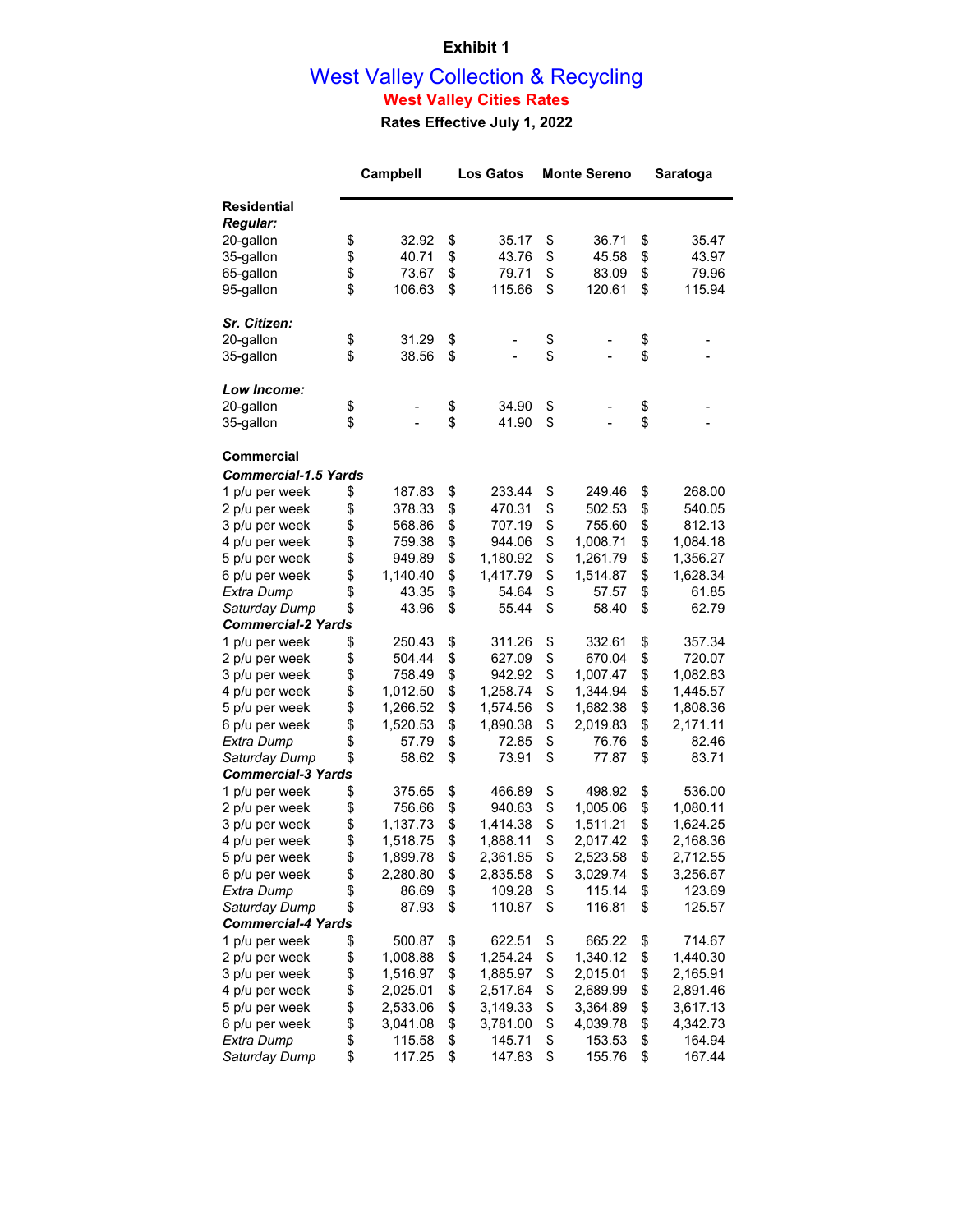## West Valley Collection & Recycling **West Valley Cities Rates**

**Rates Effective July 1, 2022**

|                                                                  |        | Campbell         |          | <b>Los Gatos</b> | <b>Monte Sereno</b> |                  |          | <b>Saratoga</b>  |
|------------------------------------------------------------------|--------|------------------|----------|------------------|---------------------|------------------|----------|------------------|
| <b>Commercial-6 Yards</b>                                        |        |                  |          |                  |                     |                  |          |                  |
| 1 p/u per week                                                   | \$     | 751.30           | \$       | 933.77           | \$                  | 997.83           | \$       | 1,072.01         |
| 2 p/u per week                                                   | \$     | 1,513.32         | \$       | 1,881.26         | \$                  | 2,010.13         | \$       | 2,160.22         |
| 3 p/u per week                                                   | \$     | 2,275.46         | \$       | 2,828.77         | \$<br>3,022.42      |                  | \$       | 3,248.50         |
| 4 p/u per week                                                   | \$     | 3,037.50         | \$       | 3,776.23         | \$<br>4,034.83      |                  | \$       | 4,336.72         |
| 5 p/u per week                                                   | \$     | 3,799.55         | \$       | 4,723.69         | \$                  | 5,047.15         | \$       | 5,425.09         |
| 6 p/u per week                                                   | \$     | 4,561.60         | \$       | 5,671.15         | \$                  | 6,059.48         | \$       | 6,513.34         |
| Extra Dump                                                       | \$     | 173.38           | \$       | 218.56           | \$                  | 230.28           | \$       | 247.39           |
| Saturday Dump                                                    | \$     | 175.86           | \$       | 221.74           | \$                  | 233.61           | \$       | 251.14           |
| <b>Commercial-Cans</b>                                           |        |                  |          |                  |                     |                  |          |                  |
| 1                                                                | \$     | 18.78            | \$       | 23.34            | \$                  | 24.95            | \$       | 26.80            |
| $\overline{c}$                                                   | \$     | 37.56            | \$       | 46.68            | \$                  | 49.89            | \$       | 53.60            |
| 3                                                                | \$     | 56.35            | \$       | 70.02            | \$                  | 74.84            | \$       | 80.40            |
| 4                                                                | \$     | 75.13            | \$       | 93.36            | \$                  | 99.79            | \$       | 107.20           |
| 5                                                                | \$     | 93.91            | \$       | 116.70           | \$                  | 124.73           | \$       | 134.00           |
| 6<br>$\overline{7}$                                              | \$     | 112.69           | \$       | 140.04           | \$                  | 149.68           | \$       | 160.81           |
| 8                                                                | \$\$   | 131.48<br>150.26 | \$<br>\$ | 163.37<br>186.71 | \$<br>\$            | 174.62<br>199.57 | \$<br>\$ | 187.61<br>214.41 |
| 9                                                                |        | 169.04           | \$       | 210.05           | \$                  | 224.52           | \$       | 241.21           |
| 12                                                               | \$     | 225.39           | \$       | 280.07           | \$                  | 299.36           | \$       | 321.61           |
| 13                                                               | \$     | 244.17           | \$       | 303.41           | \$                  | 324.30           | \$       | 348.41           |
| 15                                                               | \$     | 281.74           | \$       | 350.09           | \$                  | 374.19           | \$       | 402.01           |
| 18                                                               |        | 338.08           | \$       | 420.11           | \$                  | 449.03           | \$       | 482.42           |
| 22                                                               | \$     | 413.21           | \$       | 513.46           | \$                  | 548.82           | \$       | 589.62           |
| 27                                                               | \$     | 507.12           | \$       | 630.16           | \$                  | 673.55           | \$       | 723.63           |
| 30                                                               | \$     | 563.47           | \$       | 700.18           | \$                  | 748.39           | \$       | 804.03           |
| 34                                                               | \$     | 638.60           | \$       | 793.53           | \$                  | 848.17           | \$       | 911.23           |
| 43                                                               | \$     | 807.64           | \$       | 1,003.59         | \$                  | 1,072.69         | \$       | 1,152.44         |
| 50                                                               | \$     | 939.12           | \$       | 1,166.96         | \$                  | 1,247.31         | \$       | 1,340.05         |
| 54                                                               | \$     | 1,014.25         | \$       | 1,260.32         | \$                  | 1,347.10         | \$       | 1,447.25         |
| 95 gal - 1 p/u week                                              | \$     |                  | \$       | 70.02            | \$                  |                  | \$       |                  |
| 95 gal - 2 p/u week                                              | \$     |                  | \$       | 140.04           | \$                  |                  | \$       |                  |
| Debris Box (cu. yds.)                                            |        |                  |          |                  |                     |                  |          |                  |
| 8*                                                               | \$     | 607.54           | \$       | 663.44           | \$                  | 595.81           | \$       | 625.77           |
| 20                                                               | \$     | 810.09           | \$       | 908.76           | \$                  | 799.35           | \$       | 840.33           |
| 30                                                               | \$     | 978.50           | \$       | 1,099.34         | \$                  | 976.50           | \$       | 1,013.74         |
| 40                                                               | \$     | 1,146.89         | \$       | 1,289.89         | \$                  | 1,153.73         | \$       | 1,187.13         |
| ) - Special - Woodwas \$                                         |        | 697.44           | \$       | 754.39           | \$                  | 696.91           | \$       | 714.28           |
| *plus actual disposal charge                                     |        |                  |          |                  |                     |                  |          |                  |
| Debris Box to LEED Facility (Rate + Disposal Charge at Facility) |        |                  |          |                  |                     |                  |          |                  |
| 8                                                                | \$     | 704.12           | \$       | 758.51           | \$                  | 676.70           | \$       | 724.22           |
| 20                                                               | \$     | 744.49           | \$       | 838.32           | \$                  | 697.88           | \$       | 779.08           |
| 30                                                               | \$     | 768.82           | \$       | 882.44           | \$                  | 713.10           | \$       | 810.61           |
| 40                                                               | \$     | 793.14           | \$       | 926.60           | \$                  | 728.34           | \$       | 842.14           |
| Compactor (cu. yds.)                                             |        |                  |          |                  |                     |                  |          |                  |
| 10                                                               | \$     | 805.42           | \$       | 900.41           | \$                  | 756.48           | \$       | 840.36           |
| 12                                                               | \$     | 871.88           | \$       | 974.96           | \$                  | 818.79           | \$       | 909.72           |
| 15                                                               | \$     | 971.54           | \$       | 1,086.80         | \$                  | 912.26           | \$       | 1,013.75         |
| 16                                                               | \$     | 1,004.77         | \$       | 1,124.09         | \$                  | 943.44           | \$       | 1,048.43         |
| 18                                                               |        |                  | \$       | 1,190.58         |                     |                  |          |                  |
| 20                                                               | \$\$\$ | 1,137.56         | \$       | 1,273.17         | \$                  | 1,068.06         | \$       | 1,187.13         |
| 25                                                               |        | 1,303.67         | \$       | 1,459.56         | \$                  | 1,223.90         | \$       | 1,360.50         |
| 26                                                               |        | 1,336.88         | \$       | 1,496.89         | \$                  | 1,255.03         | \$       | 1,395.20         |
| 28                                                               | \$     | 1,403.31         | \$       | 1,571.40         | \$                  | 1,317.35         | \$       | 1,464.57         |
| 30                                                               | \$     | 1,469.74         | \$       | 1,646.01         | \$                  | 1,379.66         | \$       | 1,533.97         |
| 36                                                               | \$     | 1,669.02         | \$       | 1,869.71         | \$                  | 1,566.63         | \$       | 1,742.00         |

\$ 1,801.88 \$ 2,018.80 \$ 1,691.28 \$ 1,880.74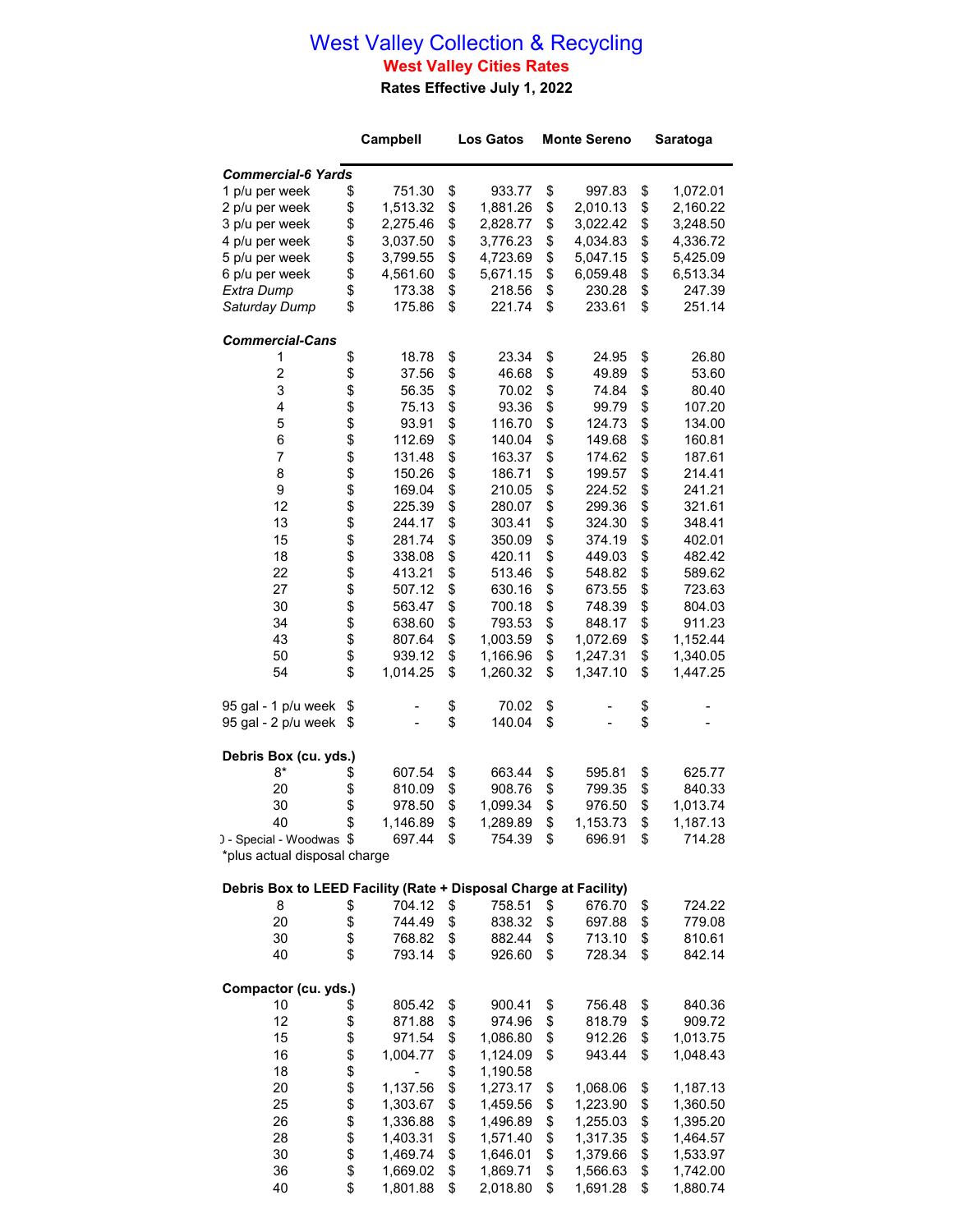### West Valley Collection & Recycling **West Valley Cities Rates**

**Rates Effective July 1, 2022**

|                                  | Campbell |          | <b>Los Gatos</b> |          | <b>Monte Sereno</b> |  | Saratoga |          |
|----------------------------------|----------|----------|------------------|----------|---------------------|--|----------|----------|
| FEL 2CY Compactor                |          |          |                  |          |                     |  |          |          |
| 1 p/u per week                   |          | 336.56   | \$               | 403.10   | \$                  |  | \$       |          |
|                                  | \$       | 675.87   | \$               | 810.72   | \$                  |  |          |          |
| 2 p/u per week<br>3 p/u per week | \$<br>\$ | 1,015.74 | \$               | 1,218.37 | \$                  |  | \$<br>\$ |          |
| 4 p/u per week                   |          |          | \$               | 1,622.63 | \$                  |  |          |          |
| 5 p/u per week                   | \$<br>\$ | 1,695.47 | \$               | 2,026.91 | \$                  |  |          |          |
| 6 p/u per week                   | \$       | 2,033.03 | \$               | 2,430.66 | \$                  |  | \$\$     |          |
|                                  |          |          |                  |          |                     |  |          |          |
| FEL 3CY Compactor                |          |          |                  |          |                     |  |          |          |
| 1 p/u per week                   | \$       | 498.58   | \$               | 604.71   | \$                  |  | \$       | 683.65   |
| 2 p/u per week                   | \$       | 1,002.82 | \$               | 1,216.08 | \$                  |  | \$       | 1,375.03 |
| 3 p/u per week                   | \$       | 1,507.02 | \$               | 1,822.63 | \$                  |  | \$       | 2,066.41 |
| 4 p/u per week                   | \$       |          | \$               | 2,431.87 | \$                  |  |          |          |
| 5 p/u per week                   | \$       | 2,243.75 | \$               |          | \$                  |  | \$       |          |
| 6 p/u per week                   | \$       | 2,752.82 | \$               |          | \$                  |  | \$       |          |
| FEL 4CY Compactor                |          |          |                  |          |                     |  |          |          |
| 1 p/u per week                   | \$       | 657.82   | \$               | 806.18   | \$                  |  | \$       | 911.55   |
| 2 p/u per week                   | \$       | 1,309.95 | \$               | 1,621.50 | \$                  |  | \$       | 1,833.37 |
| 3 p/u per week                   | \$       | 1,964.08 | \$               | 2,434.51 | \$                  |  | \$       | 2,755.32 |
| 4 p/u per week                   |          |          | \$               | 3,247.69 |                     |  |          |          |
| <b>Yard Waste Box</b>            |          |          |                  |          |                     |  |          |          |
| 20                               | \$       | 642.71   | \$               | 694.21   | \$                  |  | \$       | 699.49   |
| 30                               |          |          | \$               |          | \$                  |  | \$       | 802.50   |
| 40                               | \$<br>\$ | 841.46   | \$               |          | \$                  |  | \$       |          |